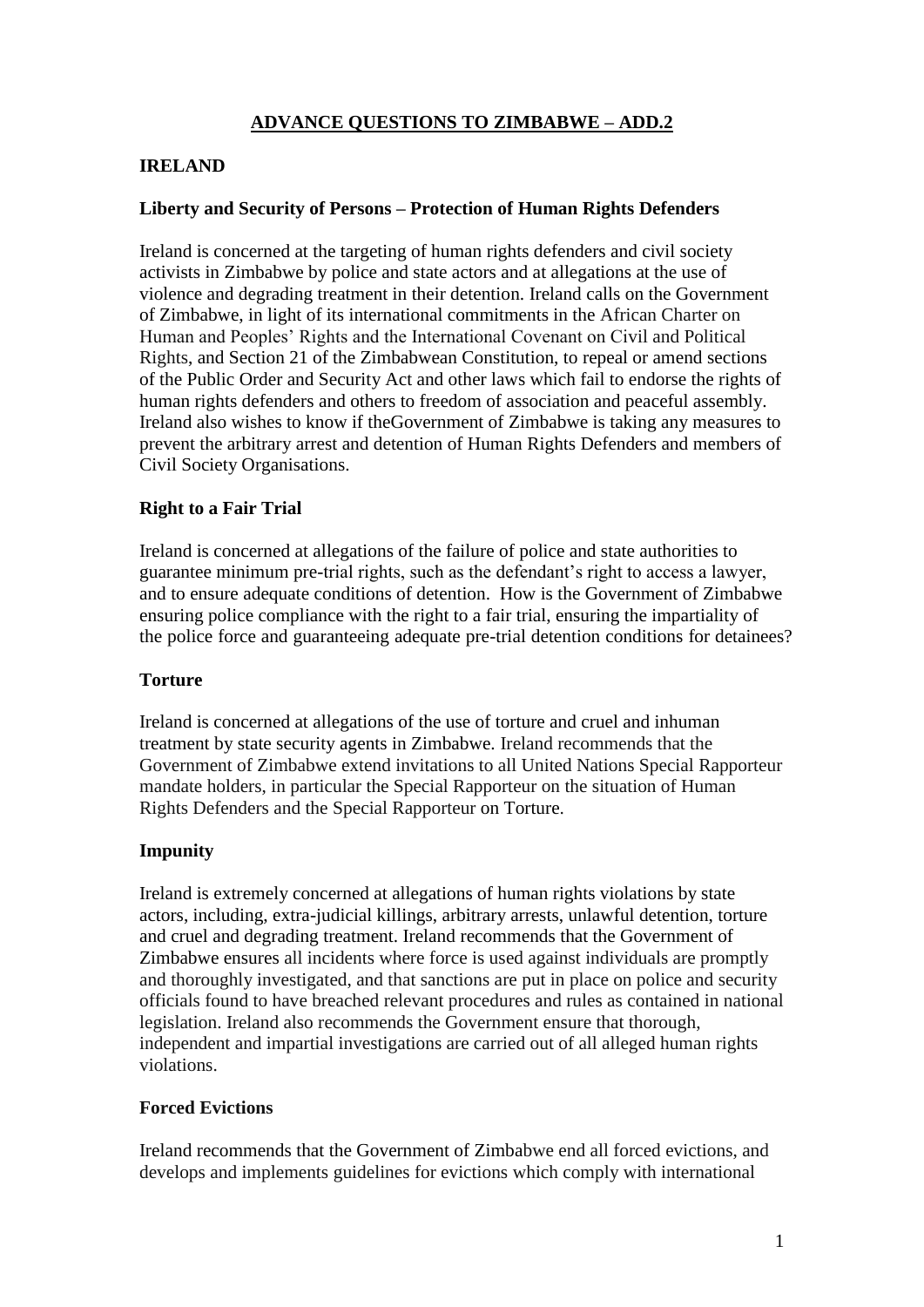human rights law. Until such guidelines are implemented Ireland calls for a moratorium on mass evictions and for the full implementation of the recommendations contained in the 2005 Report of the United Nations Special Envoy on Human Settlement Issues in Zimbabwe. Ireland also wishes to know what the Government doing to protect its citizens, particularly farm workers, from violence and to ensure protection of property, the right to shelter and access to justice?

## **Freedom of Expression, Assembly and Association**

Ireland is concerned at violations of the right to free expression, assembly and association as set out under the ICCPR because of restrictive measures, including the Public Order and Security Act, and politicisation of police and military authorities. Ireland recommends that the Government of Zimbabwe consider legislative reform, depoliticisation of the police and military or other measures, to prevent hate speech and violations of freedoms of expression, assembly and association.

# **Death Penalty**

Ireland is concerned about the continuing use by Zimbabwe of the death penalty. Ireland maintains a principled and consistent opposition to the use of capital punishment as a cruel and inhuman punishment. It holds no value as a deterrent and renders any miscarriages of justice irreversible. Ireland recommends that Zimbabwe implement a full moratorium with a view to early and total abolition of the death penalty. Ireland also recommends that Zimbabwe ratify the second Optional Protocol to the International Covenant on Civil and Political Rights, aiming at abolition of the death penalty.

# **NETHERLANDS**

# **Rule of Law**

The Constitution of Zimbabwe and provisions in the Criminal Procedure and Evidence Act (CPEA) address the rule of law, fair trial rights and access to justice. However, in practice such rights are not always upheld (particularly when it is alleged that state actors are involved in human rights violations). Taking into account paragraph 122 of the national report which states that improved access to justice is a key national priority, is the government considering separating the functions of the Attorney-General (AG) and the prosecuting authority?

# **Torture**

Section 15 of the Constitution of Zimbabwe prohibits cruel, inhuman and degrading treatment and torture. However, no provision is made in the Criminal Code or other laws, which could result in a legal vacuum when it comes to safeguarding this right. In paragraph 49 of the national report it is stated that Zimbabwe administers corporal punishment to juvenile male offenders. However, a medical officer should certify that the juvenile is medically fit to receive corporal punishments. What measures has the government taken to implement legal and procedural safeguards against torture and ill-treatment and to bring those responsible for such cases to justice?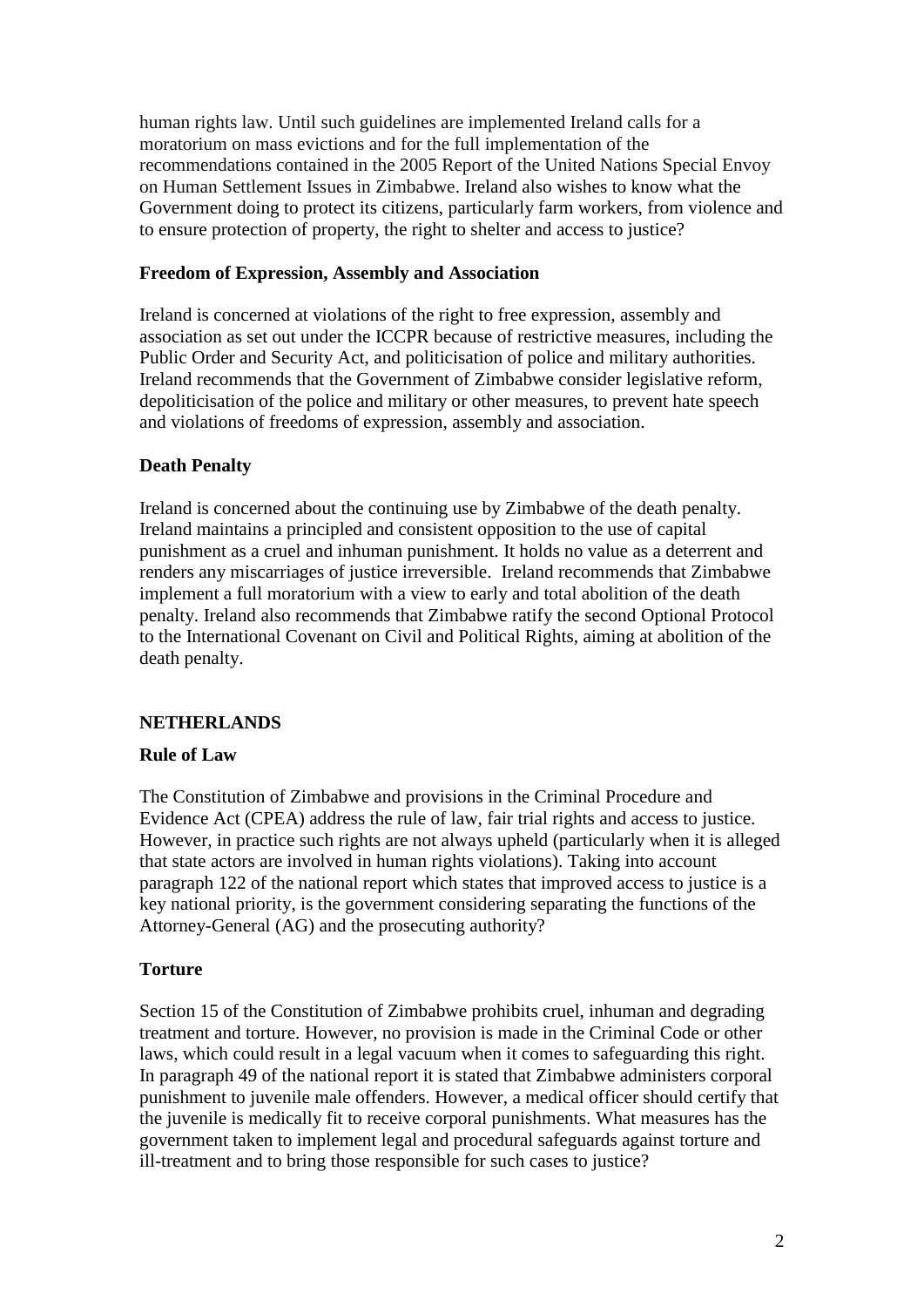## **Freedom of assembly and association**

Section 21 of the Constitution provides for freedom of assembly and association and paragraph 55 of the national report elaborates on the right to freedom and association. However, in practice, this constitutional right is curtailed by subordinate legislation, most importantly the Public Order and Security Act (POSA). What steps is the government taking to align national legislation with international standards to ensure freedom of assembly and association, in particular to review POSA?

# **Freedom of expression**

Freedom of expression is preserved in Section 20 of the Constitution of Zimbabwe and referred to in paragraphs 53-54 of the national report. The recent (re-) appearance of several independent newspapers is a welcome development. However, full exercise of the right to freedom of expression is restricted by repressive legislation such as the Access to Information and Protection of Privacy Act (AIPPA) and the Broadcasting Services Act (BSA). What steps is the government taking to promote a pluralistic media environment which ideally includes liberalization of the airwaves, issuance of new broadcasting licenses, allowing private ownership of radio and TV stations? When does the Government intend to include the Media Practitioner's Bill and the review of AIPPA and BSA on the legislative agenda of Parliament?

## **Non-discrimination of LGBTI-community**

The Constitution of Zimbabwe, Section 23, contains provisions on protection from discrimination. Furthermore, in paragraph 60 of the national report it is reaffirmed that the constitution prohibits discrimination on the grounds of sex, gender and marital status. However, the LGBTI-community experiences discrimination both in law and in practice. What steps is the government considering to strengthen to the principles of equality and non-discrimination, thereby fully implementing nationally the international instruments such as article 2 (1) of the ICCPR, and Article 2 of the ACHPR, thereby taking note of the 2002 observation of the African Commission on Human and Peoples' Rights: 'Together with equality before the law, the principle of non-discrimination provided under Article 2 of the Charter provides the foundation for the enjoyment of all human rights … the aim of this principle is to ensure equality of treatment for individuals irrespective of nationality, sex, racial or ethnic origin, political opinion, religion or belief, disability, age or sexual orientation'.

# **SWITZERLAND**

• Although Zimbabwe has implemented its last death penalty in 2005, it voted against the adoption of the draft General Assembly resolution on a moratorium on the death penalty twice, in 2008 and 2010. What is the actual state of the constitutional debate on the abolition of the death penalty? Is the Government planning to impose an effective moratorium on executions with a view to abolishing the death penalty for all crimes, including murder, treason and military offences?